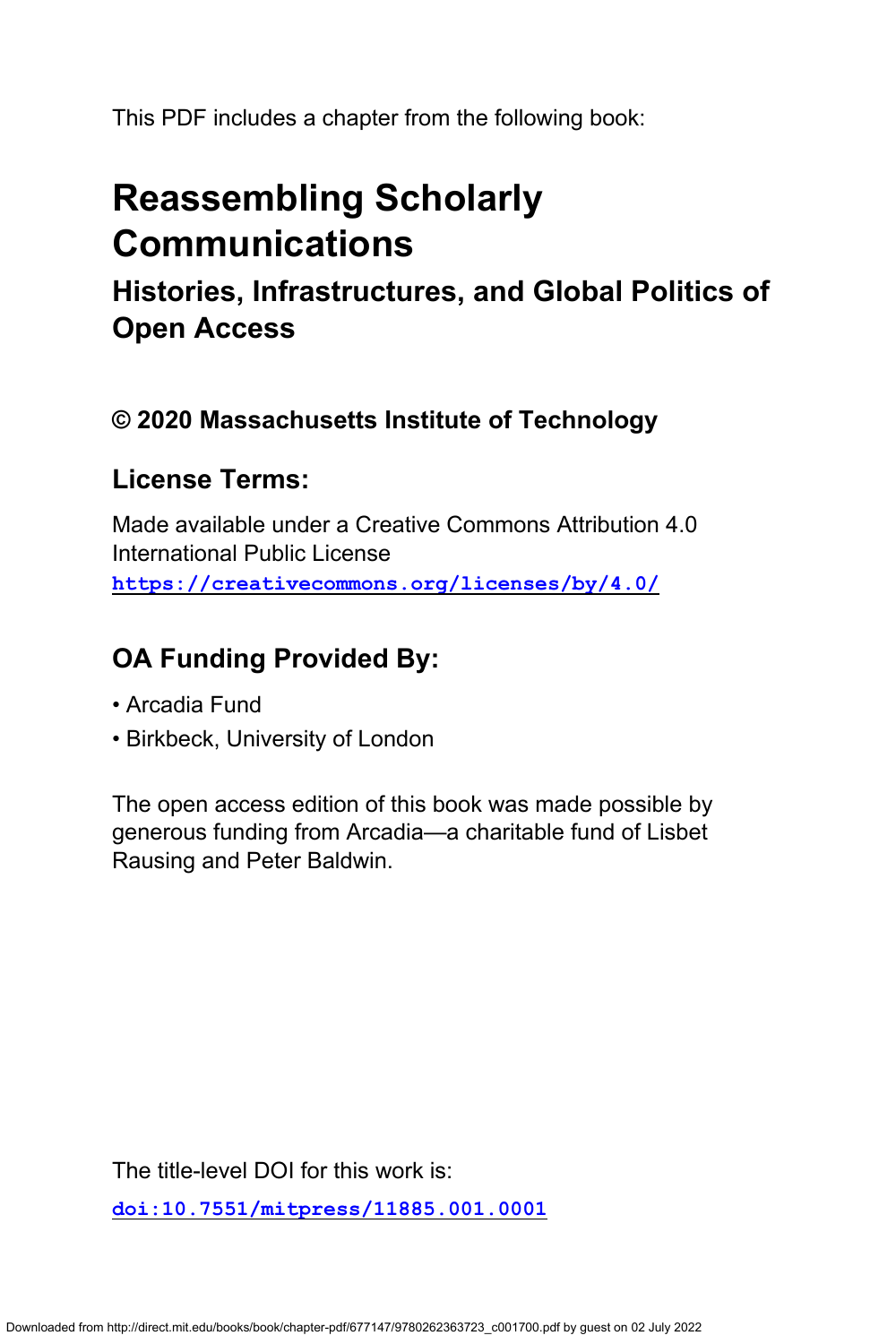## **17 Infrastructural Experiments and the Politics of Open Access**

### **Jonathan Gray**

How can digital technologies make research publicly available?<sup>1</sup> Available for whom, and to what end? Many definitions and declarations of open access argue for the removal of "price and permission barriers."2 For example, the widely cited Budapest Open Access Initiative suggests that open access entails:

free availability on the public internet, permitting any users to read, download, copy, distribute, print, search, or link to the full texts of these articles, crawl them for indexing, pass them as data to software, or use them for any other lawful purpose, *without financial, legal, or technical barriers other than those inseparable from gaining access to the internet itself* [emphasis added].<sup>3</sup>

Such barrier-removal talk might be taken as a sign that open access advances a "negative" conception of openness focusing on the removal of constraints, rather than more substantive "positive" conceptions of who and what openaccess research is for and the conditions under which it might thrive.<sup>4</sup> A closer look suggests, perhaps unsurprisingly, that there are many ways in which open access is mobilized, advocated, and practiced in the service of a range of different kinds of social, cultural, political, and economic values and visions of the future  $5$ 

As a contribution toward the study of the digital cultures, practices, and politics of open access, this chapter explores how scholarly communication infrastructures reflect, enact, and configure different ways of making research public. Such infrastructures are not simply neutral vehicles for the dissemination and communication of research. They are both substantive objects of social and cultural research and can serve as sites of public experimentation.<sup>6</sup> Infrastructures shape who and what is assembled around research, as well as what is attended to. They play a concrete role in organizing and enabling different forms of knowledge, value, meaning, sociality, participation, and publicity around scholarly communication—including both "formal" outputs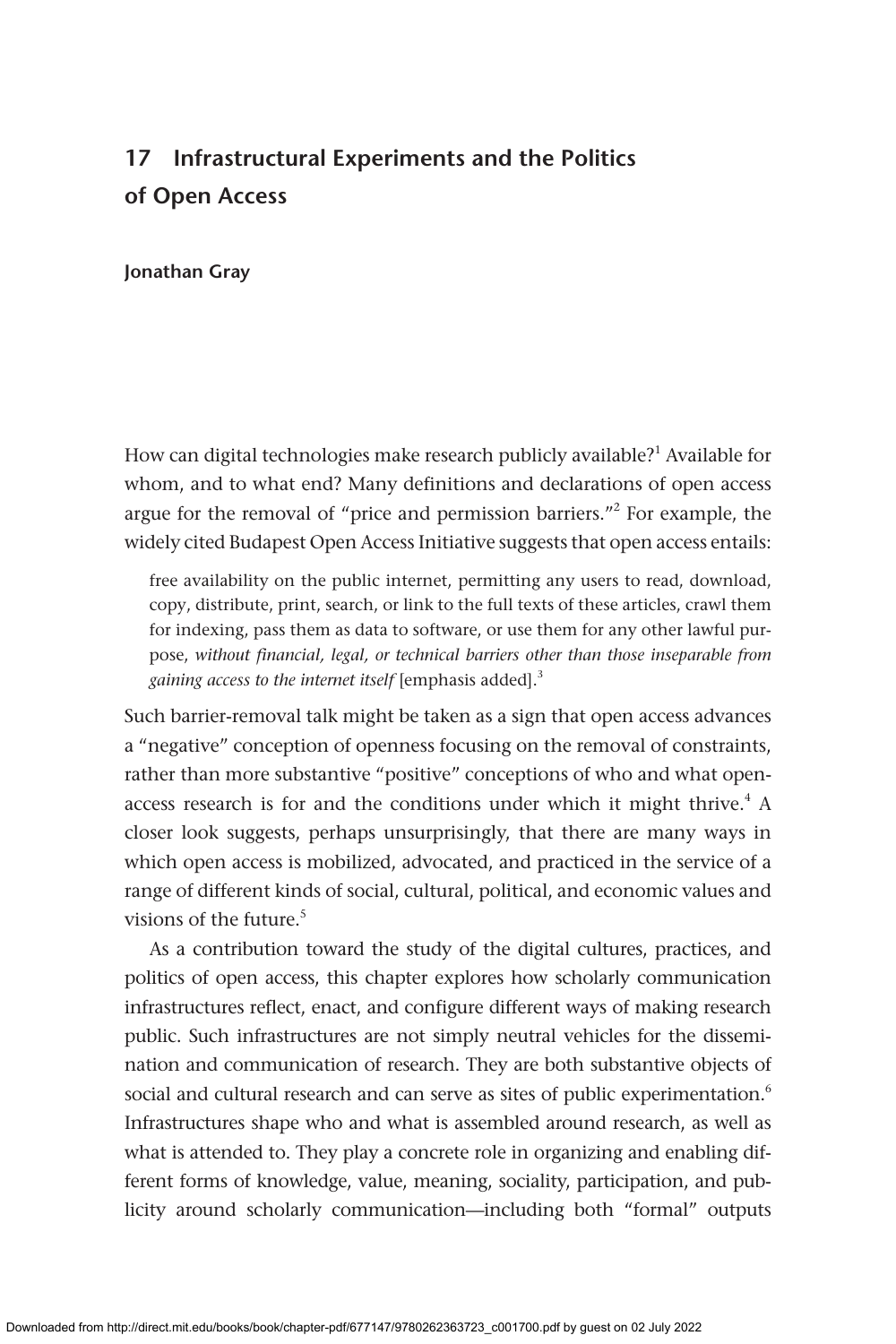**252 Jonathan Gray**

(e.g., books, articles) and "informal" spaces and channels within, across, and beyond research fields.<sup>7</sup>

Previous research on knowledge and information infrastructures suggests how we might study the "ways in which our social, cultural and political values are braided into the wires, coded into the applications and built into the databases which are so much a part of our daily lives."<sup>8</sup> This includes through strategies of "infrastructural inversion" to bring the social, cultural and political background work involved in infrastructures into the foreground for analysis, critique, and intervention.<sup>9</sup> Rather than thinking of infrastructures as "thing[s] stripped from use," it has been suggested that they can be seen in terms of "relations."10 In the case of infrastructures for open-access research, this can include ensembles of documents, software systems, metadata standards, editorial boards, and web technologies. Other scholars have suggested that for very large infrastructures that develop across multiple systems, sites and settings, it may be more appropriate to consider how they "grow" rather than just how they are "designed."<sup>11</sup>

Infrastructures associated with open scholarly communication may also be characterized by their potential to multiply and organize relations through digital technologies in specific ways. As such, their study may be informed by recent research in fields such as science and technology studies, (new) media studies, internet studies, platform studies, digital culture, and digital sociology. Drawing on approaches from these fields, rather than focusing on how such infrastructures can bring research to "the public," we can instead examine the sociotechnical arrangements for "making things public" and assembling different "publics."12 As well as making research available, scholarly communication infrastructures are involved in making many different types of objects and activities commensurable, comparable, and quantifiable, whether for the purposes of research assessment, performance management, resource allocation, or otherwise. $^{13}$ 

It might be argued that established systems for publishing, organizing, and valuing scholarly work can become so ingrained as to constitute a kind of "infrastructural *a priori*," providing conditions for recognition, legibility, and relationality. Previous studies examine how researchers respond to frictions by remaining loyal to such infrastructures or by exiting in search of alternatives.<sup>14</sup> There also remains a degree of "interpretive flexibility," and the extent to which infrastructures shape and are shaped by users and their practices remains an open and empirical question.<sup>15</sup>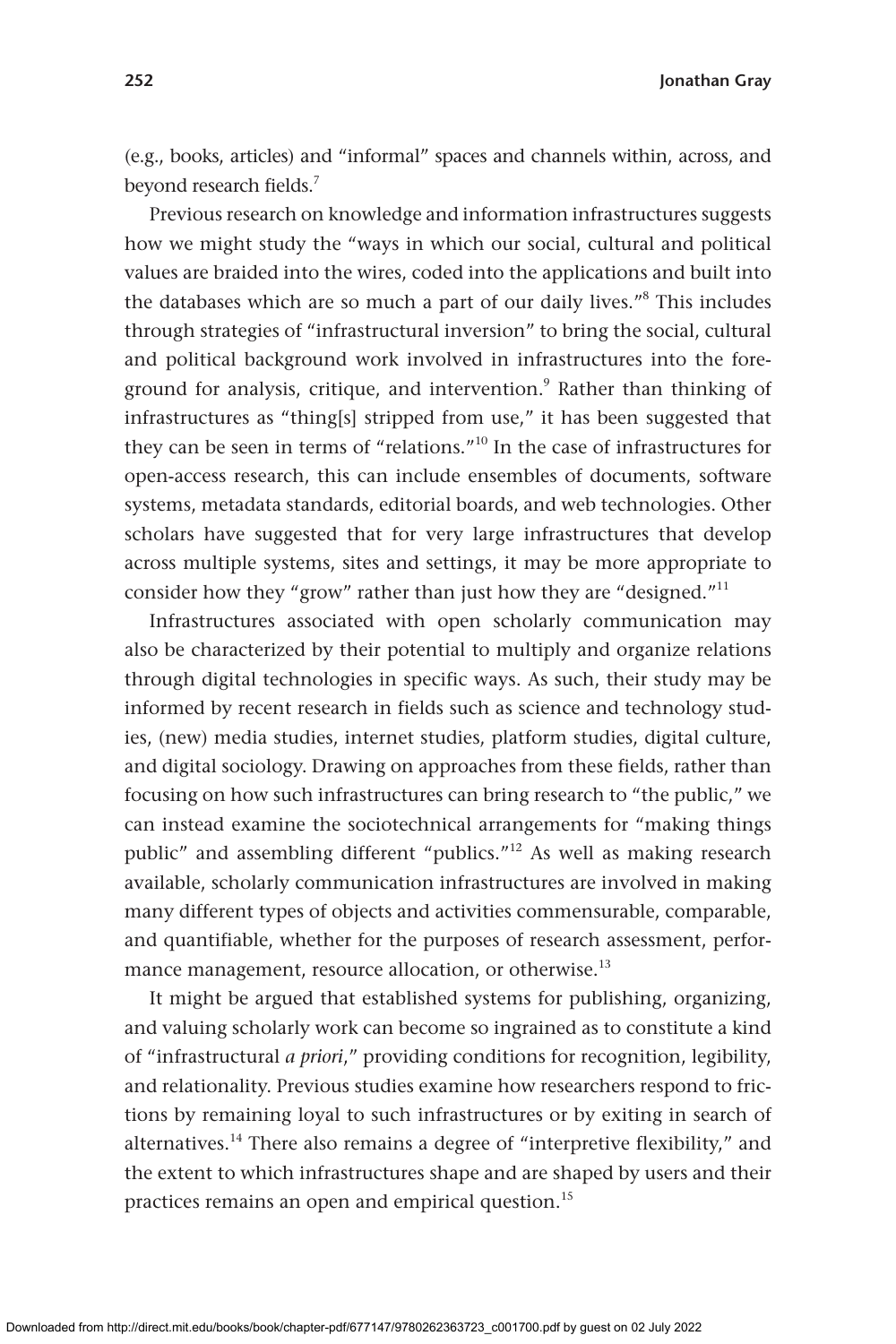In what follows I shall explore "infrastructural experiments," which can be understood to make different aspects of the politics of open access and scholarly communication visible and actionable. Rather than focusing simply on optimizing systems through feedback loops or composing new improved ones that will recede into the background, such experiments may serve to facilitate collective inquiry into who and what research is for, as well as "infrastructural imagination" about how it may be organized differently.<sup>16</sup> Infrastructures may thus serve as experimental "sites and devices for intervention in the 'composition of the world,'"17 as well as "where multiple agents meet, engage, and produce new worlds."<sup>18</sup>

Below I discuss several examples of infrastructural experiments grouped around four areas: (1) "who has access?"; (2) "what counts?"; (3) "what matters?"; and (4) "how are relations reconfigured?" They are intended to be taken as illustrative rather than exhaustive, overlapping rather than mutually exclusive.

### **1. Who Has Access?**

The Open Access Button (openaccessbutton.org) started as a project to "track the impact of paywalls and help you get access to the research you need."19 It began as an advocacy device to "make this invisible problem visible" by serving to "show the global effects of research paywalls" and to "help change the system."<sup>20</sup> While ethnographic studies on infrastructures have suggested how they may become "visible upon breakdown,"<sup>21</sup> it is arguably not the infrastructural failure of paywalls that is at issue (sure, they limit and monetize access by design) but rather their malalignment with the interests and concerns of those who come to them.<sup>22</sup> The button gathers and materializes a public without access.

The button may thus be understood as a form of "infrastructural activism," in order to articulate access issues and to mobilize support for openness in scholarly communication. It does so by recording a variety of interactions across space and time, which can then be documented, aggregated, counted, and displayed. As the creators put it: "We wanted to change the experience of hitting a paywall, and transform it from this disempowering denial of access into an explicit call to action."<sup>23</sup> The Open Access Button thus served as a sociotechnical device to make individual incidents of encountering paywalls experienceable and visible as cases of a broader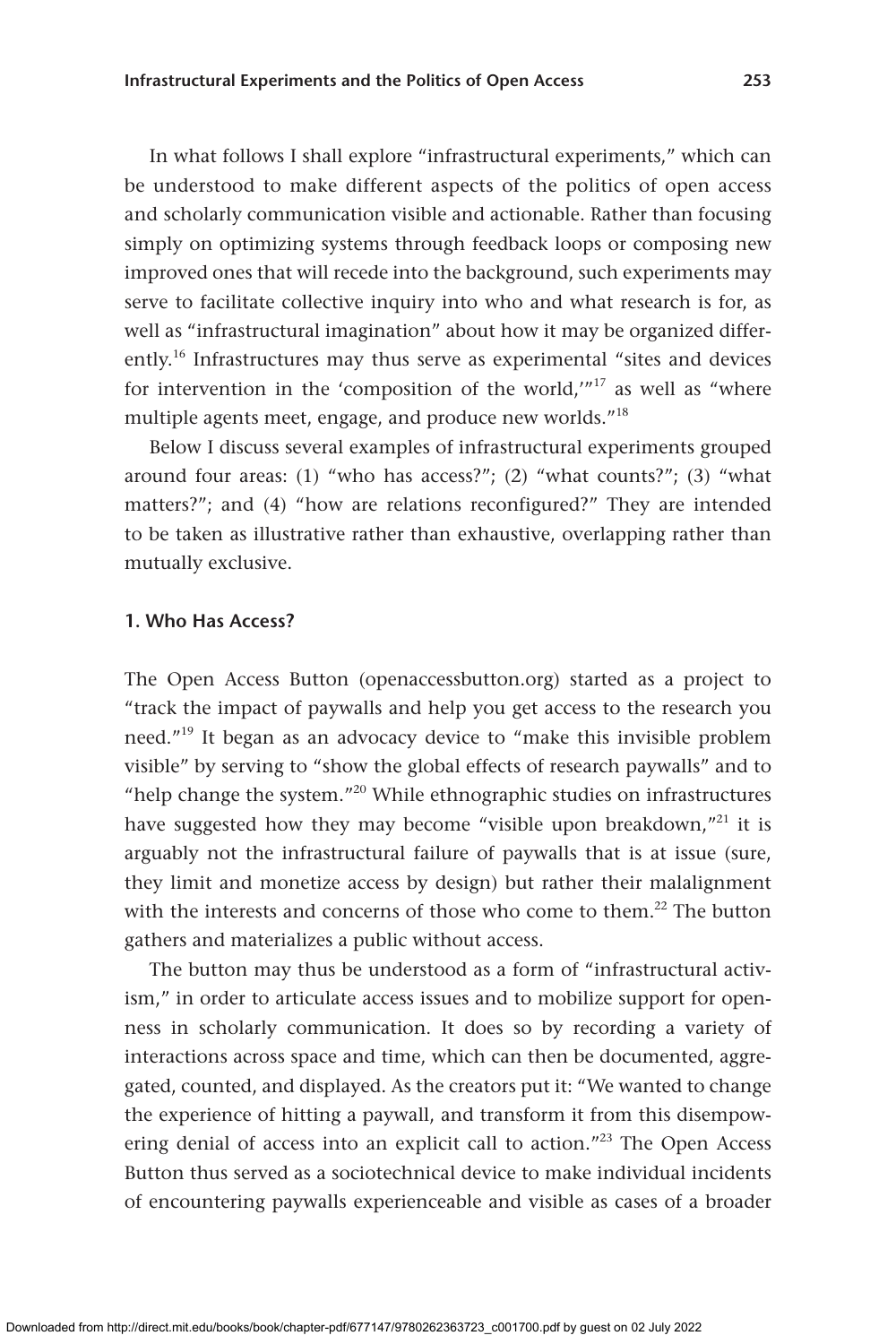systemic "paywall injustice" and being "denied access,"<sup>24</sup> as well as facilitating associated processes of commensuration and quantification of what the project calls "blocks" ("any instance [when] an individual can't access a resource they want"). The datafication of paywall injustice means that the button can also be understood in relation to recent practices of "statactivism" and "data activism."25

As well as making access issues collectively visible, the button invited users to document their circumstances and aspirations: "Tell your story why were you blocked? What were you trying to do at the time?" The project uses a browser extension to draw attention to underrecognized alternatives to accessing articles, including self-archived (or "green open access") versions in institutional repositories, subject-based archives, aggregators, and other sources. It facilitates and records requests for access to researchers, contending that "a request system for science should be open, community-owned infrastructure that's free to use, citable, effective, safe, and just."26 To this end, the project uses GitHub to facilitate involvement in the project, including discussion, ideas, and project management, as well as software development.

There are other mechanisms offering alternative access routes to paywalled research, including through legal aggregators (e.g., Unpaywall, Kopernio) as well as "pirate" sites such as Sci-Hub.<sup>27</sup> There are also other request buttons.28 What is distinctive about the Open Access Button as an infrastructural experiment, though, is that it not only facilitates access and requests, but also documents and datafies access issues, assembling a public in order to challenge and problematize existing infrastructures and mobilize around alternatives.

#### **2. What Counts?**

There are also infrastructural experiments around what is recognized and counted as research work and research outputs, and the different forms that these can take. Many institutions and infrastructures prioritize the recognition of historically contingent, highly conventionalized forms of knowledge production such as the monograph and the peer-reviewed article.<sup>29</sup> Infrastructures can thus support and enact different social and cultural practices of recognition, legitimation, and classification, or "sorting things out."<sup>30</sup>

For example, the Zenodo project based at CERN functions as a "catch-all repository" to support the sharing of "all research outputs" from "all fields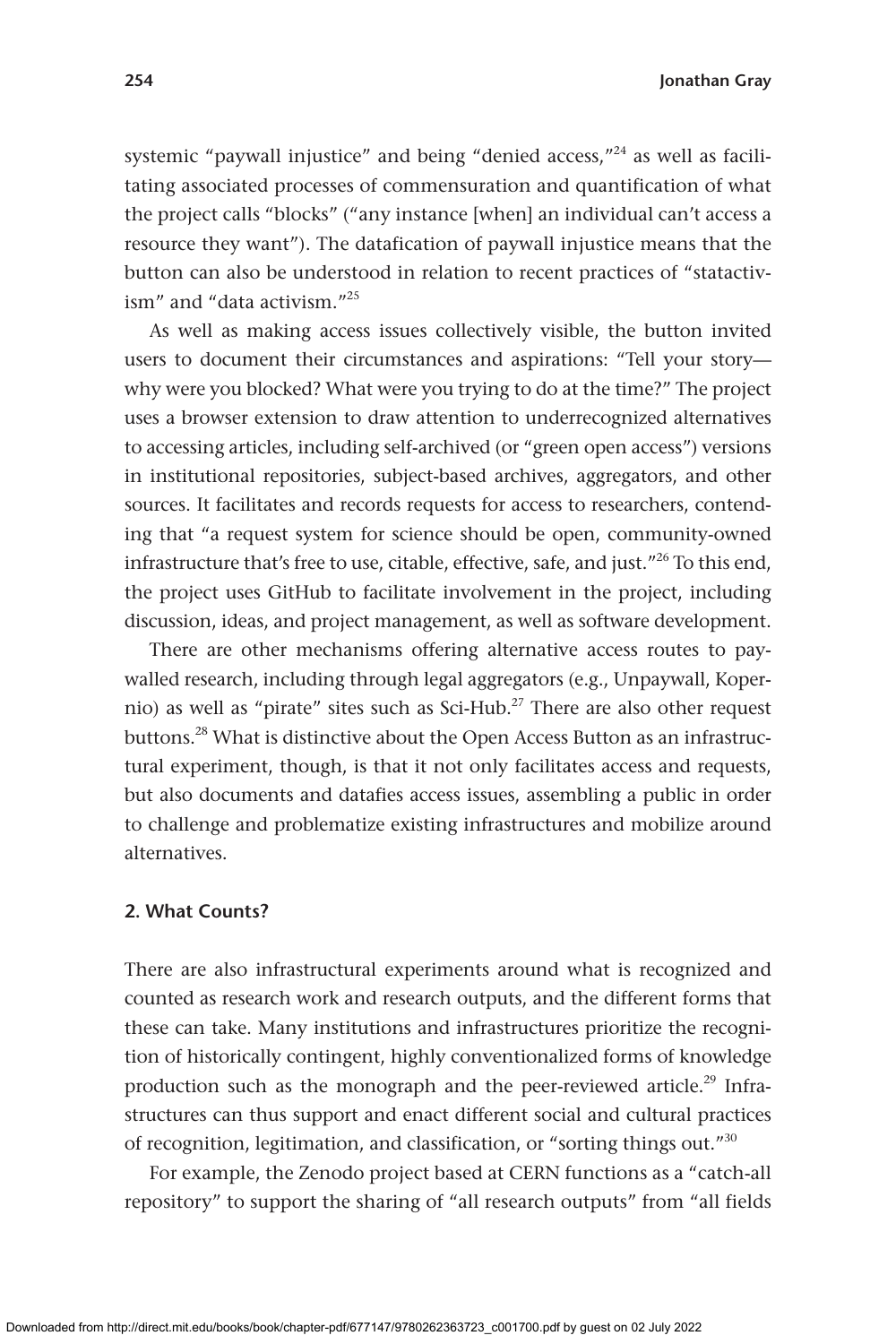of research," "all over the world."31 Notably, this includes nontraditional outputs such as: "posters, presentations, datasets, images (figures, plots, drawings, diagrams, photos), software, videos/audio and interactive materials such as lessons." By providing digital object identifiers (DOIs) to all materials, Zenodo aims to make many different kinds of work easier to discover, cite, and institutionally recognize. It deliberately remains receptive to all kinds of digital objects and "does not impose any requirements on format, size, access restrictions or license." At the same time, it seeks institutional recognition for these activities through its close association with the EU-funded "Open Access Infrastructure for Research in Europe" (OpenAIRE) initiative, as well as through collaborations with national funders, ministries, and institutions across Europe, the United States and Australia.

In a similar vein, the Research Ideas and Outcomes (RIO) journal publishes "all outputs of the research cycle,"32 and the Figshare project carries the tagline "credit for *all* your research"<sup>33</sup> (emphasis in original), thus aspiring to surface and recognize different aspects of research work which may traditionally be overlooked. The nonprofit ORCID project that provides "persistent digital identifiers" for researchers may also be considered a site of "ontological experimentation," insofar as its forums and discussion channels do not only resolve but also open up discussions about the articulation, definition, and conventionalization of entities and relations involved in research, including around the recording and disambiguation of names (and different cultural naming practices), what counts as an affiliation (e.g., professional associations as well as universities?), what counts as a country (e.g., Kosovo?) and what should be included as "work categories" (e.g., blog posts, field work, oceanographic cruises, policy reports, media interviews, podcasts, software, maps, sheet music, performances, infographics, teaching materials).

There are also infrastructural experiments in recognizing and supporting existing and emerging forms of scholarly work. For example, Publons (publons.com) provides public recognition for peer reviewing and Depsy (depsy.org) for research software development. There are also a growing variety of projects to support, credential, and legitimate evolving, hybrid, interactive, dynamic, multimodal, and collaborative research formats and outputs—from living books to collective authorship models.<sup>34</sup>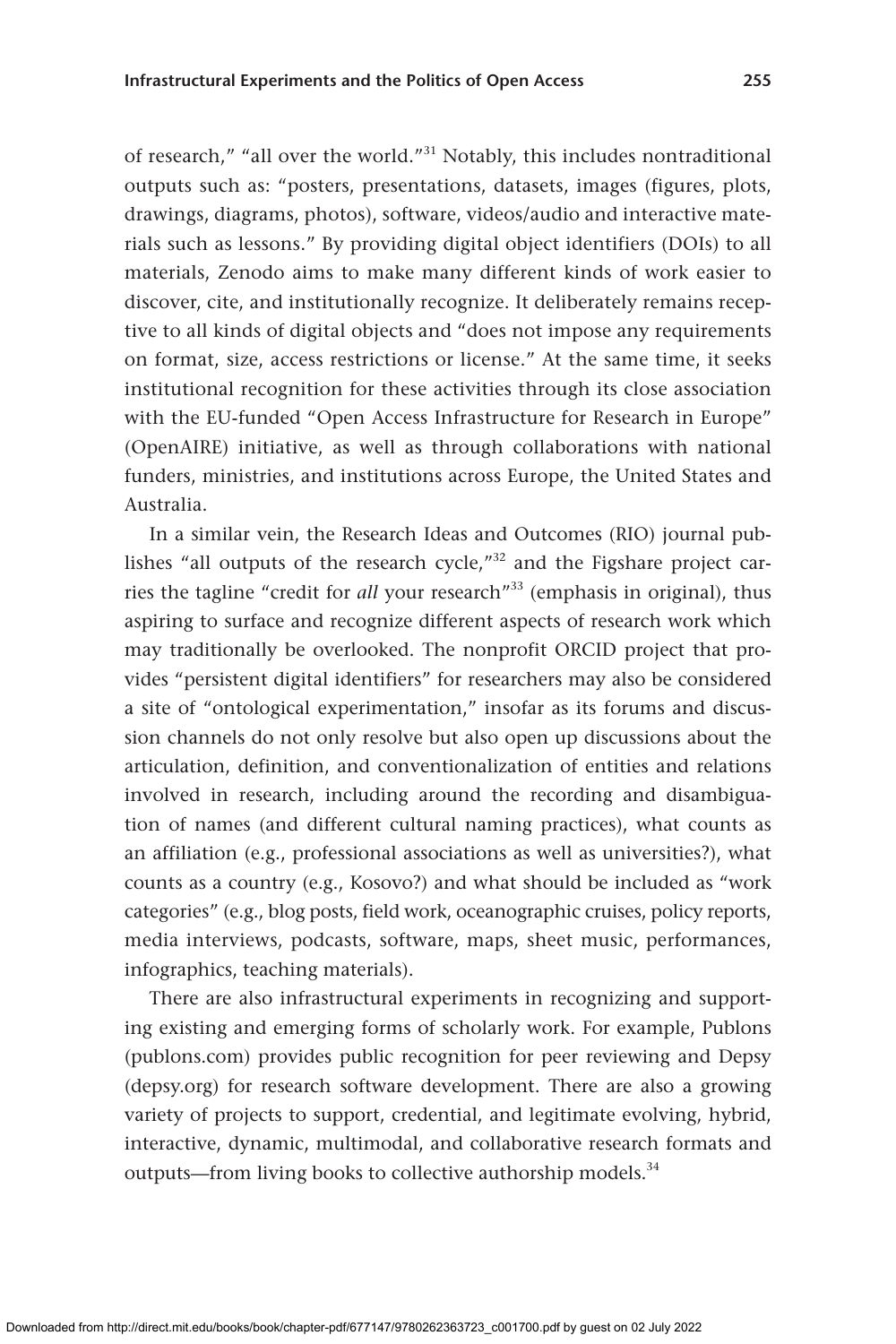**256 Jonathan Gray**

#### **3. What Matters?**

Infrastructural experiments may serve to explore not only what scholarly communication is and what counts, but also what matters and what is considered valuable. Many of these serve as responses to dominant forms of quantifying, valuing, measuring, assessing, and metrifying research, such as journal impact factors, and measures such as the h-index and the i10-index. Recent work in the sociology of quantification suggests how we may attend to the reactive and performative effects of such practices, and their capacities not only to represent but also to intervene in social life.<sup>35</sup>

One prominent response to established scientometric measures is "altmetrics," or alternative metrics, which explore other ways of measuring the value of research publications beyond metrics based on citation counts. They are positioned as a way to "expand our view of what impact looks like, but also of what's making the impact," partly as a response to the fact that "expressions of scholarship are becoming more diverse.<sup>"36</sup> This includes by exploring the use of web and social media data in order to look at the life of research publications outside of formal channels and referencing practices. Alternative ways of appraising value and measuring attention based on web and social media data are included in journals alongside other measures. As well as provided aggregated counts, altmetrics may look at the character of not just counts, but also the character of mentions, asking "how and why?" as well as "how many?"<sup>37</sup>

For example, ImpactStory Profiles (profiles.impactstory.org) provide a range of different analytical functions and "badges" for researchers including for achievements such as "Hot Streak" (the degree of ongoing online discussion around a publication); "Global South" (recognizing the percentage of online engagement that comes from countries in the south); and "Wikitastic" (the number of Wikipedia articles which cite a researcher's publications). The inclusion of ironic metrics such as "Rickroll" (being tweeted by a person named Richard and punning on the internet meme in which users posted a catchy Rick Astley pop song to unsuspecting victims), suggests that metrics can be arbitrary, contingent, and an area of ongoing experimentation, rather than taken at face value. Web and social media data can enable different ways of valuing and measuring research and approaching its role in society, and can not only resolve but also raise questions about what matters.

Other initiatives emphasize that measurement practices should be informed by the different societal settings in which research is accounted for.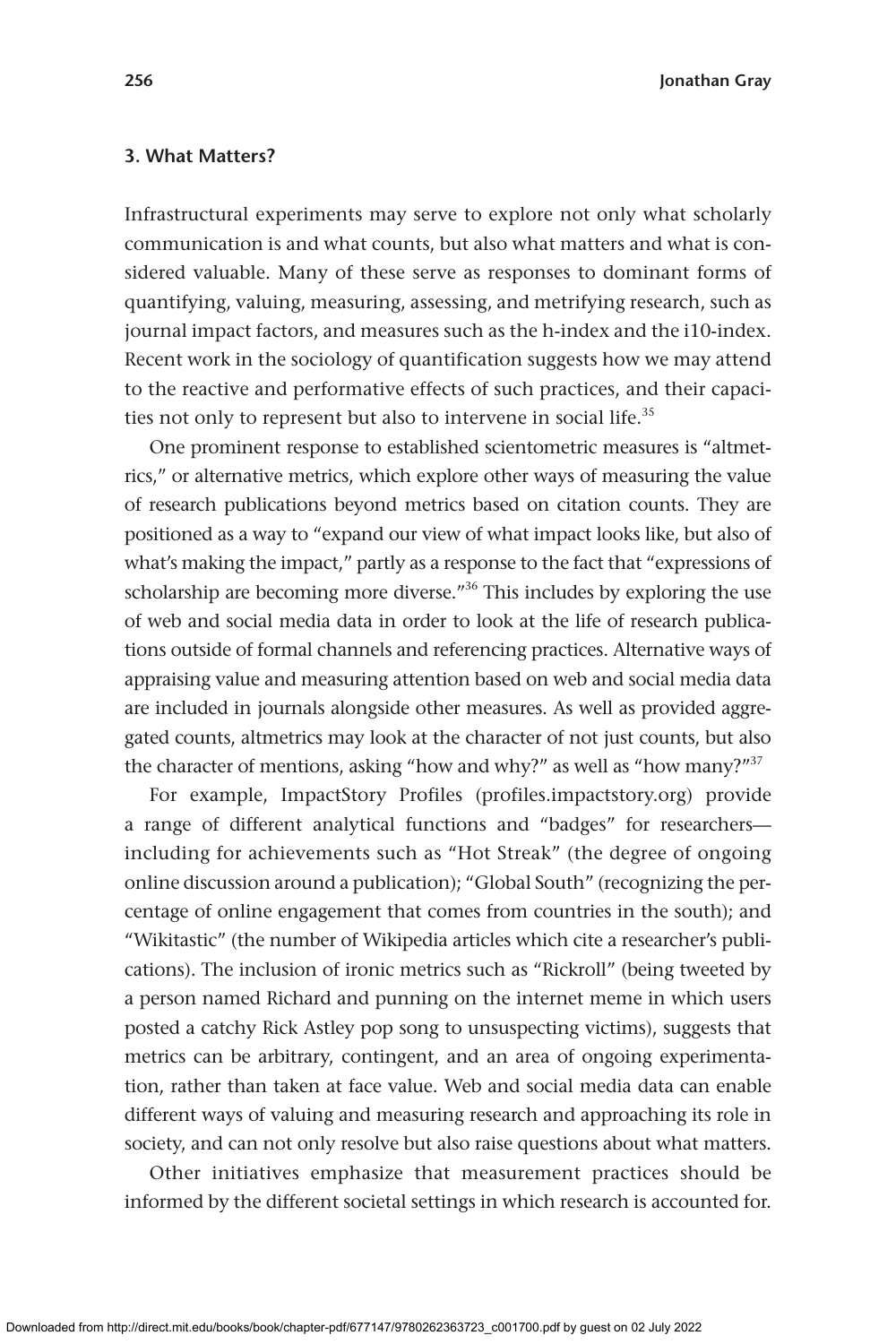For example, the Leiden Manifesto argues that quantitative valuation should support qualitative assessment; that research should be considered in relation to (potentially diverse) goals of institutions, fields and researchers; that there should be processes for involving researchers in evaluation processes; and that assessment practices may be required for different fields.<sup>38</sup> It also argues for recognition of the reactive and performative effects of indicators, as well as the dangers of "misplaced concreteness" through the reification of measurements. In a similar vein, the San Francisco Declaration on Research Assessment (DORA) suggests caution in how journal-based metrics are used, arguing that they should not be taken "as a surrogate measure of the quality of individual research articles, to assess an individual scientist's contributions, or in hiring, promotion, and funding decisions."39

In considering how metrics are attuned to the interests of diverse actors and publics, ongoing infrastructural experiments about what matters may benefit from recent research on the social and cultural study of valuation (see, e.g., the *Valuation Studies* journal), as well as "inventive methods," "critical analytics," and "situational analytics."40

#### **4. How Are Relations Reconfigured?**

Following the abovementioned shift from the "general public" to attending to the material formation of specific publics, $41$  infrastructures can also be considered as sites for experimentation in reassembling and reconfiguring relations between different actors around research. Just as it has been argued in relation to transparency initiatives, infrastructures do not only facilitate access to preexisting publics, they can also gather their own.<sup>42</sup> Research infrastructures may thus become sites of very different kinds of public involvement and material participation, opening up the processes of scholarly communication not only to nonacademic publics, but also advertisers, data flows, startups, algorithms, and activists.

For example, one recent development is the rise of the "platform" as a way of configuring and organizing relations around research.<sup>43</sup> In the emerging field of "platform studies" this has been considered both in terms of the "discursive positioning" of platforms, $44$  as well as their material-technical and computational affordances.<sup>45</sup> Platforms are said to organize actors and relations between them to accommodate different economic models such as multisided markets (e.g., between users, publishers, advertisers). In the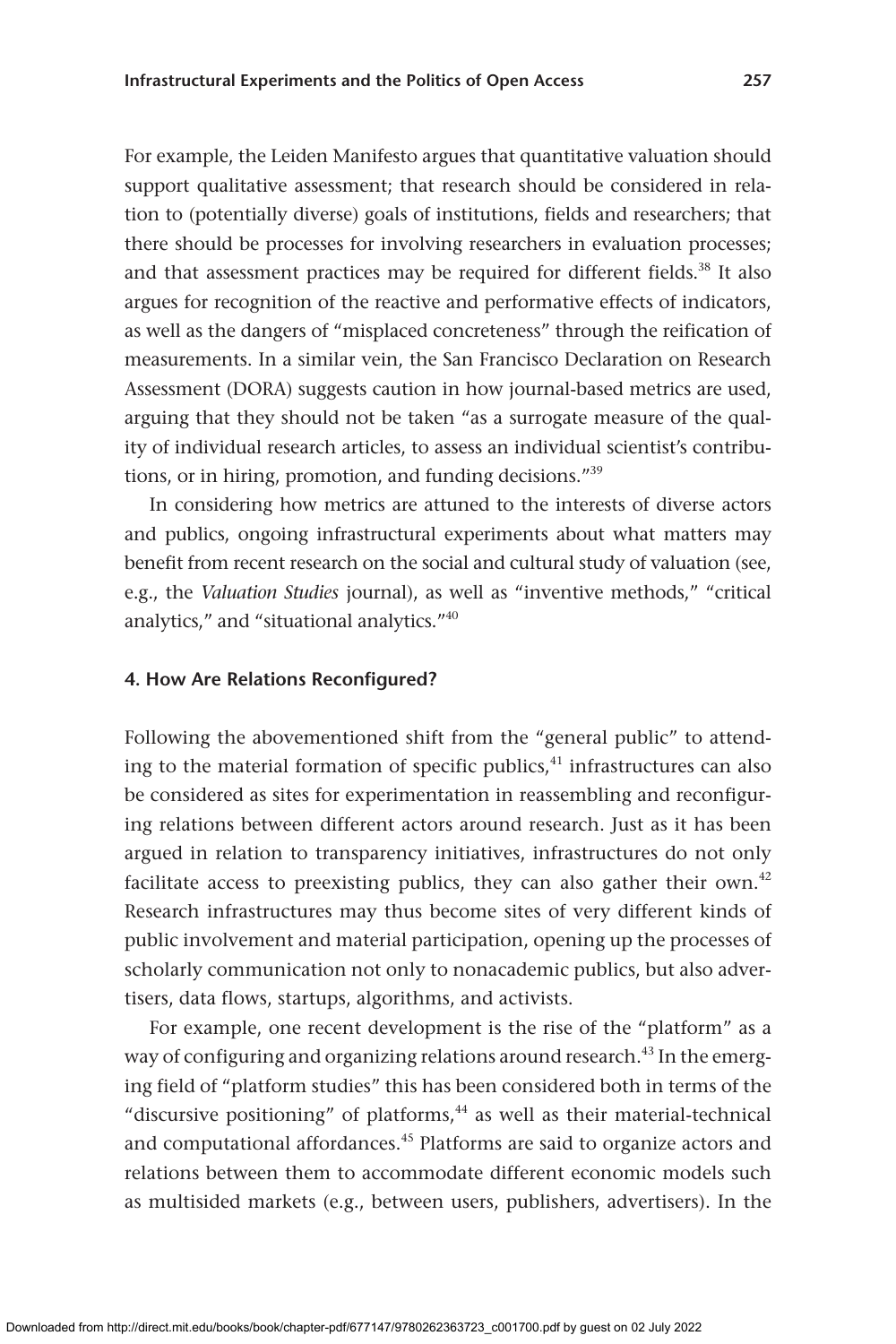case of Facebook, this is described in terms of the "double logic" of decentralizing platform features and recentralizing platform-ready data.<sup>46</sup> Such economic models may shape (but do not determine) user practices and the forms of mediation that platforms afford.

Though their economic models and material organization may differ, platforms and services such as Academia.edu, ResearchGate, Mendeley, and Google Scholar aim to organize and monetize relations in and across research communities to suit their respective business models, whether through transactional metadata, advertising, or user fees. $47$  Researchers have raised questions about whether these forms of organization are suitable in the context of research.<sup>48</sup> As well as dedicated platforms, other kinds of social media platforms (such as Twitter) have become entangled in scholarly communication systems, leading to not only the platformization of infrastructures, but also the infrastructuralization of platforms. $49$  This also has the consequence that the online dissemination of scholarly research may become entangled with digital advertising markets, trending algorithms, and digital cultures associated with platforms—a development that is implicitly encouraged and credentialed through altmetrics for social media shares.

A range of alternative projects have arisen in response and parallel to such platforms. ScholarlyHub (scholarlyhub.org) is mobilizing resources and support for a "truly open-access repository, publishing service, and scholarly social networking site," which is "run by scholars, for scholars." Projects such as PubPeer (pubpeer.com) and Hypothesis (hypothes.is) aim to support online interaction, discussion, and annotation around research material through browser extensions and databases. The Directory of Open Access Journals (doaj.org), provides a "community-curated online directory" (with an API to facilitate reuse) in order to index open-access material and provide alternative search and query facilities, and has been positioned as a potential mechanism to address inequities not only in access, but also in knowledge production with respect to the Global South.<sup>50</sup>

#### **Conclusion**

In this chapter I have explored how scholarly communication infrastructures may constitute both an object of research and a site of experimentation to explore questions of who has access, what counts, what matters, and how relations are organized. The examples suggest how infrastructural work may be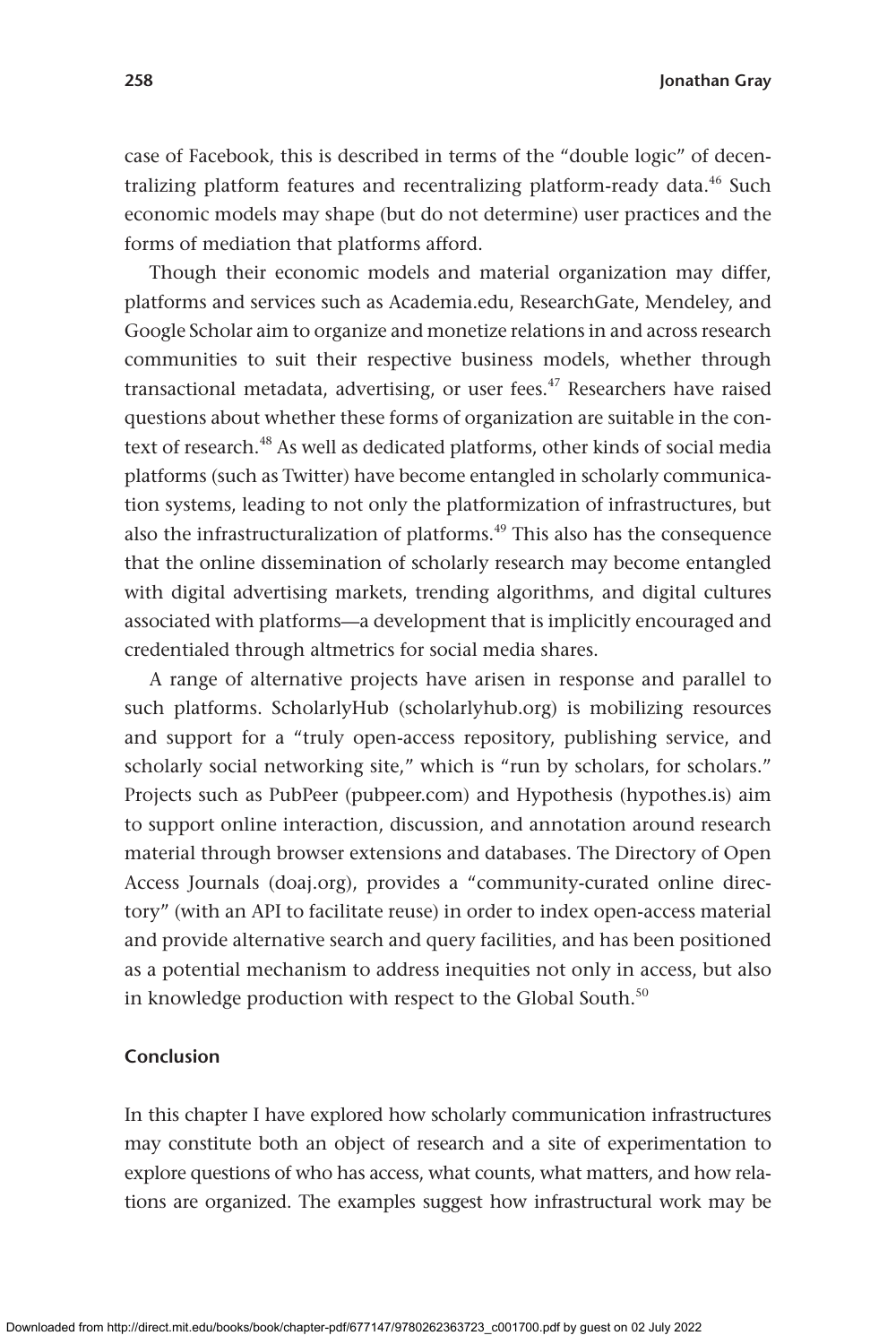brought into the foreground not only to enact dominant regimes of quantification, valuation, and interactivity, but also to question them and to explore alternatives. Drawing on infrastructure studies, these reflect and enact specific social and cultural practices of classification and organization. Infrastructural experiments may serve not only to optimize existing systems, but also to interrogate their operations, to better understand their specificities and limitations, and broaden involvement around them. This task will surely become even more vital as the plurality and variety of actors involved in scholarly communication increases, from platform companies to third-party analytics services, text-mining bots, citizen scientists, digital knowledge cultures, research startups, relevance algorithms, and artificial intelligence projects, along with all of their attendant imaginaries, economic models, practices, and publics.

#### **Notes**

1. I'm grateful to Liliana Bounegru, Geoffrey Bowker, Timothy Weil Elfenbein, Jean Christophe Plantin, and three reviewers invited by MIT Press for their careful readings and thoughtful responses to this chapter.

2. Peter Suber, *Open Access*, Essential Knowledge Series (Cambridge, MA: The MIT Press, 2012), [http://bit.ly/oa-book;](http://bit.ly/oa-book) Martin Paul Eve, *Open Access and the Humanities: Contexts, Controversies and the Future* (Cambridge: Cambridge University Press, 2014), [https://doi.org/10.1017/CBO9781316161012.](https://doi.org/10.1017/CBO9781316161012)

3. Leslie Chan et al., "Budapest Open Access Initiative" February 14, 2002, [http:](http://www.soros.org/openaccess/read.shtml) [//www.soros.org/openaccess/read.shtml.](http://www.soros.org/openaccess/read.shtml)

4. By way of analogy with Isaiah Berlin's distinction in Isaiah Berlin, *Four Essays on Liberty* (Oxford: Oxford University Press, 1969).

5. See, for example Nathaniel Tkacz, "From Open Source to Open Government: A Critique of Open Politics," *Ephemera: Theory and Politics in Organization* 12, no. 4 (2012): 386–405; Eve, *Open Access and the Humanities*; Janneke Adema and Samuel A. Moore, "Collectivity and Collaboration: Imagining New Forms of Communality to Create Resilience in Scholar-Led Publishing," *Insights: The UKSG Journal* 31 (2018), [https://doi.org/10.1629/uksg.399.](https://doi.org/10.1629/uksg.399)

6. Here I draw on recent research in science and technology studies that explores not only scientific experimentation in settings of laboratories and controlled environments, but also broader practices and cultures of public experimentation in society. See, for example, J. Lezaun, Noortje Marres, and M. Tironi, "Experiments in Participation," in *Handbook of Science and Technology Studies*, ed. U. Felt et al., vol. 4 (Cambridge, MA: The MIT Press, 2017), 195–222; and Noortje Marres, "Why Political Ontology Must Be Experimentalized: On Eco-Show Homes as Devices of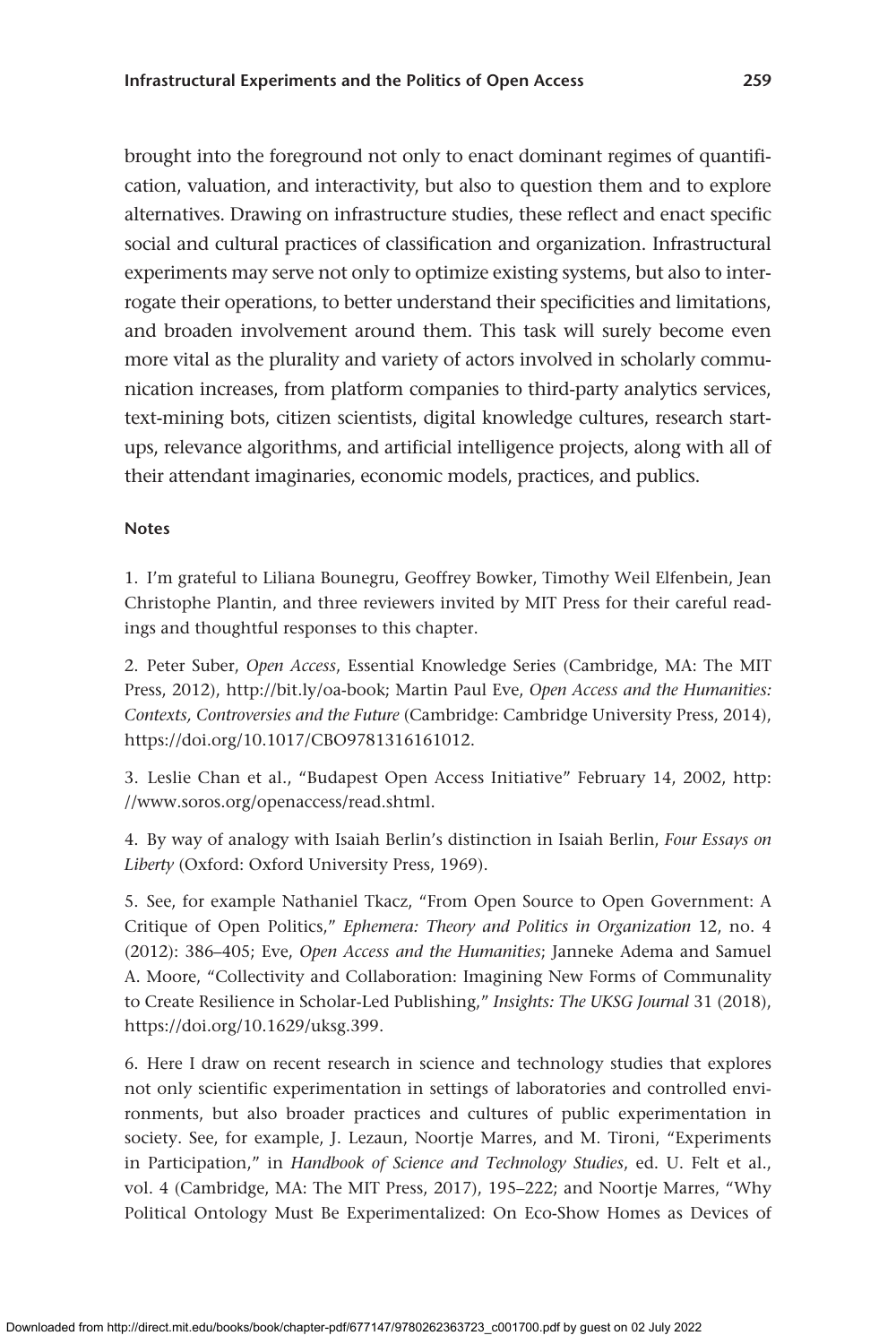Participation," *Social Studies of Science* 43, no. 3 (2013): 417–443, [https://doi.org/10](https://doi.org/10.1177/0306312712475255) [.1177/0306312712475255.](https://doi.org/10.1177/0306312712475255)

7. For more on "formal" and "informal" channels of scholarly communication see, e.g., Sally Morris et al., *The Handbook of Journal Publishing* (Cambridge: Cambridge University Press, 2013), [https://doi.org/10.1017/CBO9781139107860.](https://doi.org/10.1017/CBO9781139107860)

8. Geoffrey Bowker, "The Infrastructural Imagination," in *Information Infrastructure(s): Boundaries, Ecologies, Multiplicity*, ed. Alessandro Mongili and Giuseppina Pellegrino (Cambridge: Cambridge Scholars Publishing, 2014), xii–xiii.

9. Geoffrey C. Bowker and Susan Leigh Star, *Sorting Things out: Classification and Its Consequences*, Inside Technology (Cambridge, MA: The MIT Press, 1999).

10. Susan Leigh Star and Karen Ruhleder, "Steps Toward an Ecology of Infrastructure: Design and Access for Large Information Spaces," *Information Systems Research* 7, no. 1 (1996): 111–134, <https://doi.org/10.1287/isre.7.1.111>.

11. Steven J. Jackson et al., "Understanding Infrastructure: History, Heuristics and Cyberinfrastructure Policy," *First Monday* 12, no. 6 (2007), [https://doi.org/10.5210](https://doi.org/10.5210/fm.v12i6.1904) [/fm.v12i6.1904.](https://doi.org/10.5210/fm.v12i6.1904)

12. See Bruno Latour and Peter Weibel, eds., *Making Things Public: Atmospheres of Democracy* (Cambridge, MA: The MIT Press, 2005); Noortje Marres, "The Issues Deserve More Credit: Pragmatist Contributions to the Study of Public Involvement in Controversy," *Social Studies of Science* 37, no. 5 (2007): 759–780, [https://doi.org/10](https://doi.org/10.1177/0306312706077367) [.1177/0306312706077367.](https://doi.org/10.1177/0306312706077367)

13. Wendy Nelson Espeland and Mitchell L. Stevens, "Commensuration as a Social Process," *Annual Review of Sociology* 24, no. 1 (1998): 313–343, [https://doi.org/10](https://doi.org/10.1146/annurev.soc.24.1.313) [.1146/annurev.soc.24.1.313;](https://doi.org/10.1146/annurev.soc.24.1.313) Wendy Nelson Espeland and Mitchell L. Stevens, "A Sociology of Quantification," *European Journal of Sociology* 49, no. 3 (2008): 401–436, <https://doi.org/10.1017/S0003975609000150>.

14. Carl Lagoze et al., "Should I Stay or Should I Go? Alternative Infrastructures in Scholarly Publishing," *International Journal of Communication* 9 (2015): 1052–1071.

15. Wiebe E. Bijker, Thomas Parke Hughes, and Trevor Pinch, eds., *The Social Construction of Technological Systems: New Directions in the Sociology and History of Technology* (Cambridge, MA: The MIT Press, 2012).

16. Bowker, "The Infrastructural Imagination."

17. Noortje Marres, *Material Participation* (Basingstoke, UK: Palgrave Macmillan, 2015), 130.

18. Casper Bruun Jensen and Atsuro Morita, "Infrastructures as Ontological Experiments," *Engaging Science, Technology, and Society* 1 (2015): 85, [https://doi.org/10](https://doi.org/10.17351/ests2015.21) [.17351/ests2015.21](https://doi.org/10.17351/ests2015.21).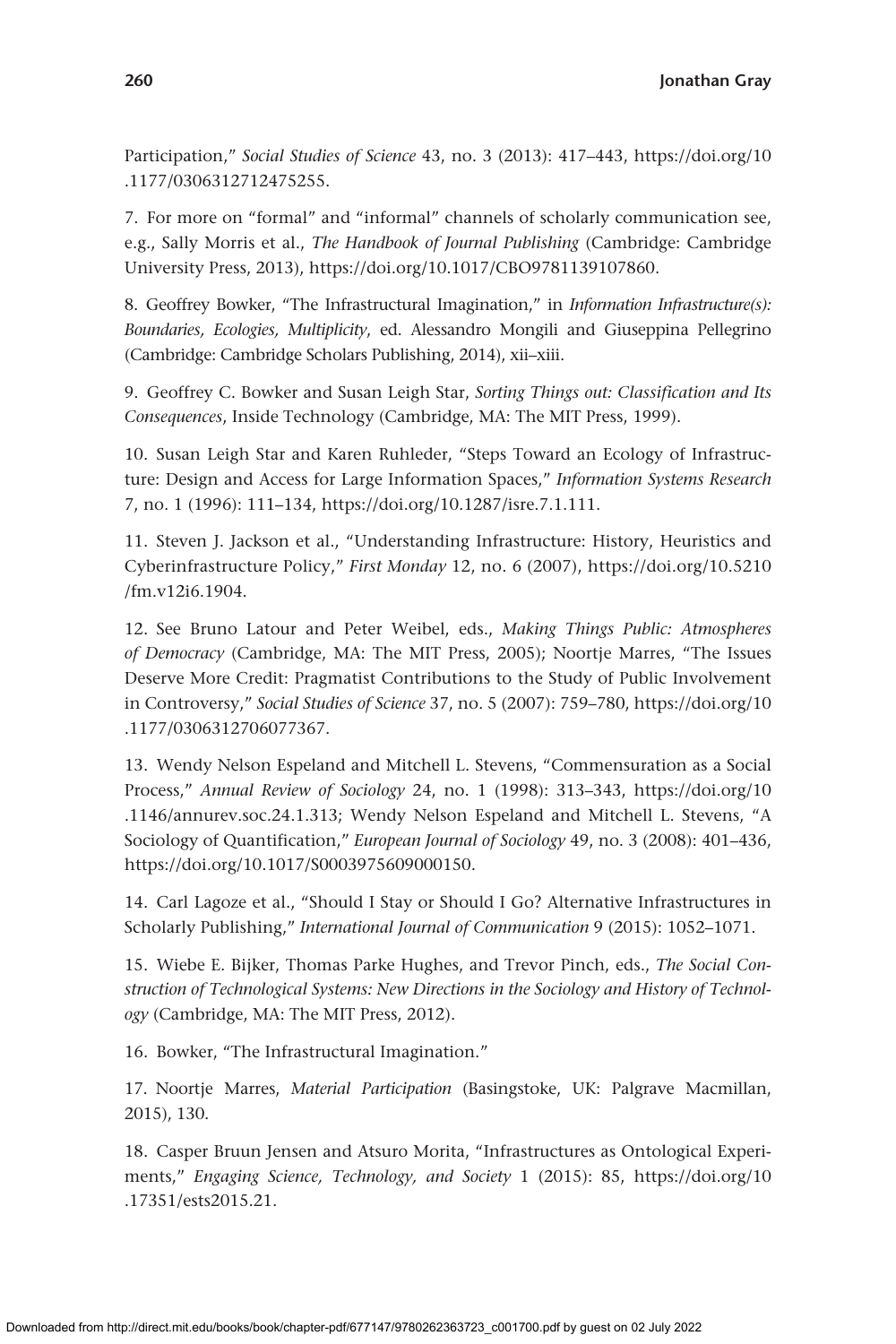19. Joseph McArthur et al., "Open Access Button," 2013, [https://web.archive.org](https://web.archive.org/web/20131206130920/https://www.openaccessbutton.org/) [/web/20131206130920/https://www.openaccessbutton.org/](https://web.archive.org/web/20131206130920/https://www.openaccessbutton.org/).

20. Ibid.

21. Susan Leigh Star, "The Ethnography of Infrastructure," *American Behavioral Scientist* 43, no. 3 (1999): 382, [https://doi.org/10.1177/00027649921955326.](https://doi.org/10.1177/00027649921955326)

22. Jonathan Gray, Carolin Gerlitz, and Liliana Bounegru, "Data Infrastructure Literacy," *Big Data & Society* 5, no. 2 (2018), [https://doi.org/10.1177/2053951718786316.](https://doi.org/10.1177/2053951718786316)

23. David Carroll and Joseph McArthur, "New Apps Find Free Access to Scientific and Scholarly Research," Open Access Button, October 21, 2014, [https://openaccessbutton](https://openaccessbutton.org/livelaunch) [.org/livelaunch.](https://openaccessbutton.org/livelaunch)

24. David Carroll and Joseph McArthur, "The Open Access Button: It's Time We Capture Individual Moments of Paywall Injustice and Turn Them into Positive Change," *LSE Impact Blog*, September 2, 2013, [https://blogs.lse.ac.uk/impactofsocialsciences](https://blogs.lse.ac.uk/impactofsocialsciences/2013/09/02/the-open-access-button-carroll-mcarthur/) [/2013/09/02/the-open-access-button-carroll-mcarthur/](https://blogs.lse.ac.uk/impactofsocialsciences/2013/09/02/the-open-access-button-carroll-mcarthur/).

25. Isabelle Bruno, Emmanuel Didier, and Tommaso Vitale, "Statactivism: Forms of Action between Disclosure and Affirmation," *PARTECIPAZIONE E CONFLITTO* 7, no. 2 (2014): 198-220-220; Stefania Milan and Lonneke van der Velden, "The Alternative Epistemologies of Data Activism," *Digital Culture & Society* 2, no. 2 (2016), [https://](https://doi.org/10.14361/dcs-2016-0205) [doi.org/10.14361/dcs-2016-0205.](https://doi.org/10.14361/dcs-2016-0205)

26. "About," Open Access Button, accessed June 4, 2019, [https://openaccessbutton](https://openaccessbutton.org/about) [.org/about.](https://openaccessbutton.org/about)

27. John Bohannon, "Who's Downloading Pirated Papers? Everyone," *Science*, April 25, 2016, [https://www.sciencemag.org/news/2016/04/whos-downloading-pirated-papers](https://www.sciencemag.org/news/2016/04/whos-downloading-pirated-papers-everyone) [-everyone](https://www.sciencemag.org/news/2016/04/whos-downloading-pirated-papers-everyone).

28. Arthur Sale et al., "Open Access Mandates and the 'Fair Dealing' Button," *arXiv:1002.3074*, February 16, 2010,<http://arxiv.org/abs/1002.3074>.

29. See, for example, chapters by Fyfe; Pontille and Torny; and Mourat, Ricci, and Latour in this volume.

30. Bowker and Star, *Sorting Things Out*.

31. "Zenodo—Research. Shared," Zenodo, accessed June 4, 2019,<https://zenodo.org/>.

32. "Research Ideas and Outcomes," RIO, accessed June 4, 2019, [https://riojournal](https://riojournal.com/) [.com/](https://riojournal.com/); Daniel Mietchen, Ross Mounce, and Lyubomir Penev, "Publishing the Research Process," *Research Ideas and Outcomes* 1 (2015): e7547, [https://doi.org/10.3897/rio.1](https://doi.org/10.3897/rio.1.e7547) [.e7547](https://doi.org/10.3897/rio.1.e7547).

33. Figshare, "Credit for All Your Research," figshare, accessed June 4, 2019, [https://](https://figshare.com/) [figshare.com/.](https://figshare.com/)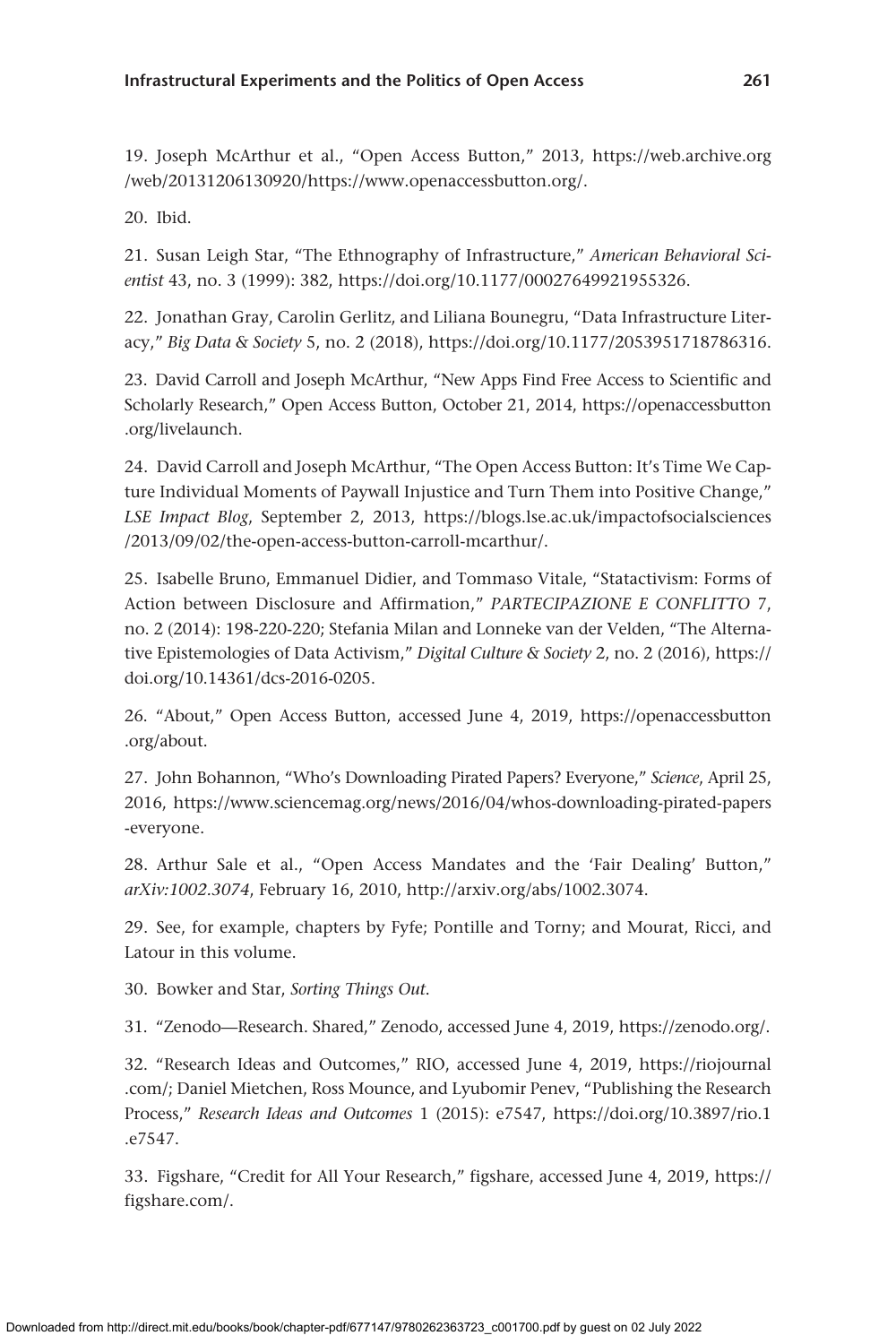34. Janneke Adema and Samuel A. Moore, "Collectivity and Collaboration: Imagining New Forms of Communality to Create Resilience in Scholar-Led Publishing," *Insights: The UKSG Journal* 31 (2018), [https://doi.org/10.1629/uksg.399.](https://doi.org/10.1629/uksg.399)

35. Wendy Nelson Espeland and Michael Sauder, "Rankings and Reactivity: How Public Measures Recreate Social Worlds," *American Journal of Sociology* 113, no. 1 (2007): 1–40, <https://doi.org/10.1086/517897>.

36. Jason Priem, Dario Taraborelli, and Cameron Neylon, "Altmetrics: A Manifesto," October 26, 2010, <http://altmetrics.org/manifesto/>.

37. Priem, Taraborelli, and Neylon, "Altmetrics."

38. Diana Hicks et al., "Bibliometrics: The Leiden Manifesto for Research Metrics," *Nature* 520, no. 7548 (2015): 429–431, <https://doi.org/10.1038/520429a>.

39. "San Francisco Declaration on Research Assessment: Putting Science into the Assessment of Research" (San Francisco), accessed February 18, 2016, [http://www](http://www.ascb.org/files/SFDeclarationFINAL.pdf) [.ascb.org/files/SFDeclarationFINAL.pdf.](http://www.ascb.org/files/SFDeclarationFINAL.pdf)

40. Celia Lury and Nina Wakeford, eds., *Inventive Methods: The Happening of the Social*, Culture, Economy, and the Social (London: Routledge, 2012); Richard Rogers, "Otherwise Engaged: Social Media from Vanity Metrics to Critical Analytics," *International Journal of Communication* 12 (2018): 450–472; Noortje Marres, "For a Situational Analytics: An Interpretative Methodology for the Study of Situations in Computational Settings" (under review).

41. Marres, "The Issues Deserve More Credit."

42. Andrew Barry, "Transparency as a Political Device," in *Débordements: Mélanges Offerts à Michel Callon*, ed. Madeleine Akrich et al., Sciences Sociales (Paris: Presses des Mines, 2013), 21–39, [http://books.openedition.org/pressesmines/721.](http://books.openedition.org/pressesmines/721)

43. For further discussion on this see Penny Andrews's chapter in this volume, as well as Lagoze et al., "Should I Stay or Should I Go?"; Jean-Christophe Plantin et al., "Infrastructure Studies Meet Platform Studies in the Age of Google and Facebook," *New Media & Society* 20, no. 1 (2018): 293–310,<https://doi.org/10.1177/1461444816661553>.

44. Tarleton Gillespie, "The Politics of 'Platforms,'" *New Media & Society* 12, no. 3 (2010): 347–364, [https://doi.org/10.1177/1461444809342738.](https://doi.org/10.1177/1461444809342738)

45. Anne Helmond, "The Platformization of the Web: Making Web Data Platform Ready," *Social Media + Society* 1, no. 2 (2015): 205630511560308, [https://doi.org/10](https://doi.org/10.1177/2056305115603080) [.1177/2056305115603080](https://doi.org/10.1177/2056305115603080); Jean-Christophe Plantin, Carl Lagoze, and Paul N Edwards, "Re-Integrating Scholarly Infrastructure: The Ambiguous Role of Data Sharing Platforms," *Big Data & Society* 5, no. 1 (2018), [https://doi.org/10.1177/2053951718756683.](https://doi.org/10.1177/2053951718756683)

46. Plantin, Lagoze, and Edwards, "Re-Integrating Scholarly Infrastructure."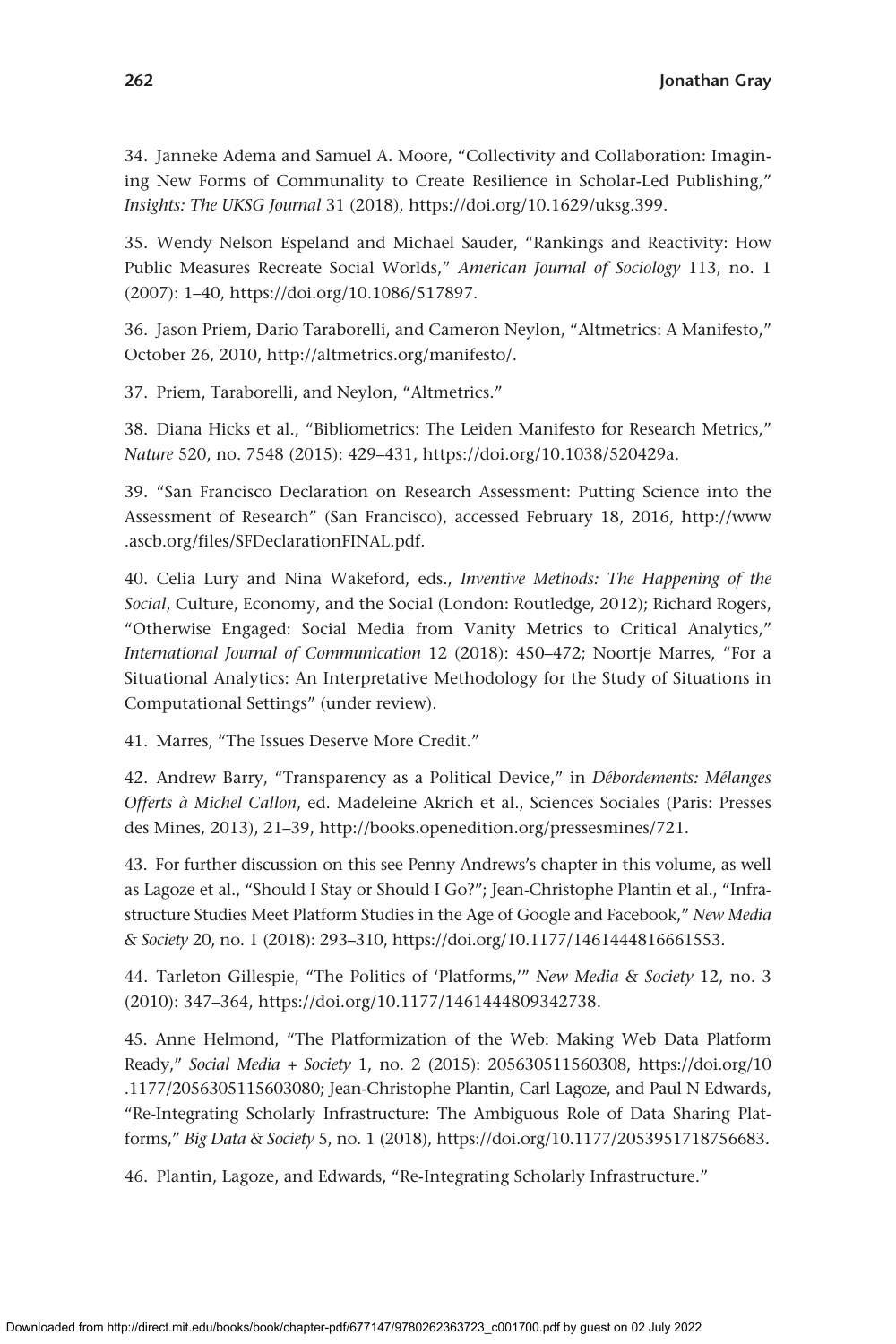47. See the chapters by Eileen Joy and Kathleen Fitzpatrick in this volume.

48. Janneke Adema, "Don't Give Your Labour To Academia.Edu, Use It To Strengthen The Academic Commons," *Open Reflections* (blog), April 7, 2016, [https:](https://openreflections.wordpress.com/2016/04/07/dont-give-your-labour-to-academia-edu-use-it-to-strengthen-the-academic-commons/) [//openreflections.wordpress.com/2016/04/07/dont-give-your-labour-to-academia](https://openreflections.wordpress.com/2016/04/07/dont-give-your-labour-to-academia-edu-use-it-to-strengthen-the-academic-commons/) [-edu-use-it-to-strengthen-the-academic-commons/;](https://openreflections.wordpress.com/2016/04/07/dont-give-your-labour-to-academia-edu-use-it-to-strengthen-the-academic-commons/) Gary Hall, "Does Academia.Edu Mean Open Access Is Becoming Irrelevant?," *Media Gifts* (blog), October 18, 2015, [http://www.garyhall.info/journal/2015/10/18/does-academiaedu-mean-open-access-is](http://www.garyhall.info/journal/2015/10/18/does-academiaedu-mean-open-access-is-becoming-irrelevant.html) [-becoming-irrelevant.html.](http://www.garyhall.info/journal/2015/10/18/does-academiaedu-mean-open-access-is-becoming-irrelevant.html)

49. Plantin et al., "Infrastructure Studies Meet Platform Studies in the Age of Google and Facebook."

50. Florence Piron, "Open Access in the Francophone Global South: Between Collective Empowerment and Neocolonialism," *News Service* (blog), February 14, 2018, [https://blog.doaj.org/2018/02/14/open-access-in-the-francophone-global-south](https://blog.doaj.org/2018/02/14/open-access-in-the-francophone-global-south-between-collective-empowerment-and-neocolonialism/) [-between-collective-empowerment-and-neocolonialism/.](https://blog.doaj.org/2018/02/14/open-access-in-the-francophone-global-south-between-collective-empowerment-and-neocolonialism/)